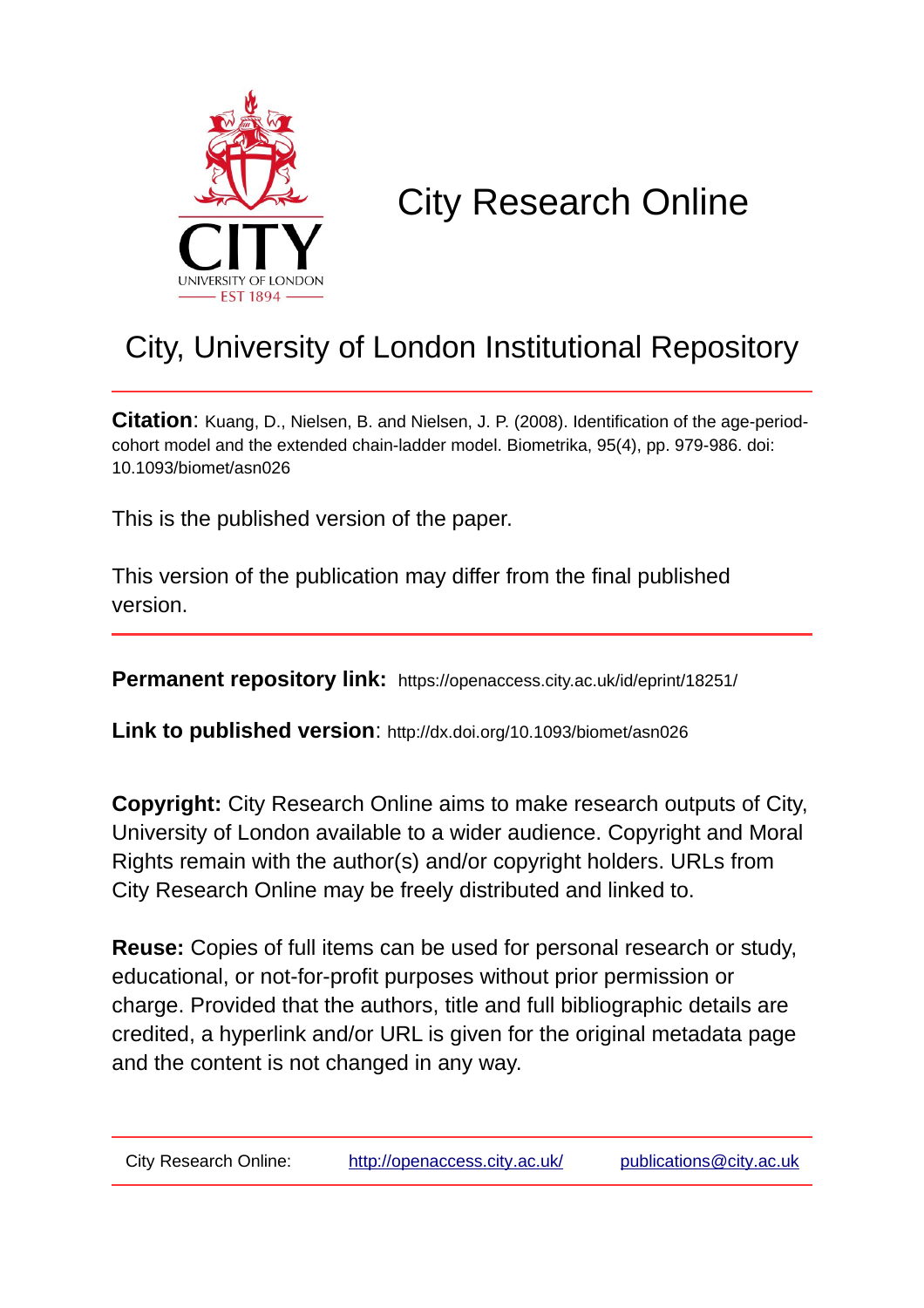# **Miscellanea**

# **Identification of the age-period-cohort model and the extended chain-ladder model**

# BY D. KUANG

*Department of Statistics, University of Oxford, Oxford OX1 3TG, U.K.* di.kuang@some.ox.ac.uk

## B. NIELSEN

*Nuffield College, Oxford OX1 1NF, U.K.* bent.nielsen@nuffield.ox.ac.uk

## AND J. P. NIELSEN

*Cass Business School, City University London, 106 Bunhill Row, London EC1Y 8TZ, U.K.* Jens.Nielsen.1@city.ac.uk

### **SUMMARY**

We consider the identification problem that arises in the age-period-cohort models as well as in the extended chain-ladder model. We propose a canonical parameterization based on the accelerations of the trends in the three factors. This parameterization is exactly identified and eases interpretation, estimation and forecasting. The canonical parameterization is applied to a class of index sets which have trapezoidal shapes, including various Lexis diagrams and the insurance-reserving triangles.

*Some key words*: Age-period-cohort model; Chain-ladder model; Identification.

### 1. INTRODUCTION

The age-period-cohort model used in epidemiology and demography describes the logarithm of mortality in an additive form, involving three interlinked time scales,

<span id="page-1-0"></span>
$$
\mu_{ij} = \alpha_i + \beta_j + \gamma_{i+j-1} + \delta,\tag{1}
$$

where *i* is the cohort, *j* is the age and  $i + j - 1$  is the period. The indices *i* and *j* vary bivariately in an index set  $I \in N^2$ . The parameters of the model,  $\alpha_i, \beta_j, \gamma_{i+j-1}$  and  $\delta$ , describe the trends of the three factors in the model. It has long been appreciated that this parameterization is not identified. Holford (1983) therefore used generalized inverses when solving maximum-likelihood equations, remarking that the choice of generalized inverse can have a large effect on the parameter estimates. A similar solution has implicitly been used in the insurance literature; see Zehnwirth (1994). Clayton & Schifflers (1987) suggested that the ratios of the relative risks are identifiable. On a logarithmic scale, they are the second differences, which will be the key element in this paper. Carstensen (2007) represented the variation of the parameterization of [\(1\)](#page-1-0) by adding and subtracting linear trends from  $\alpha_i$ ,  $\beta_j$ ,  $\gamma_{i+j-1}$  and  $\delta$ , which relates to a group-theoretic description of the identification suggested here. He also pointed out that an ideal parameterization should be simple in both estimation and computation.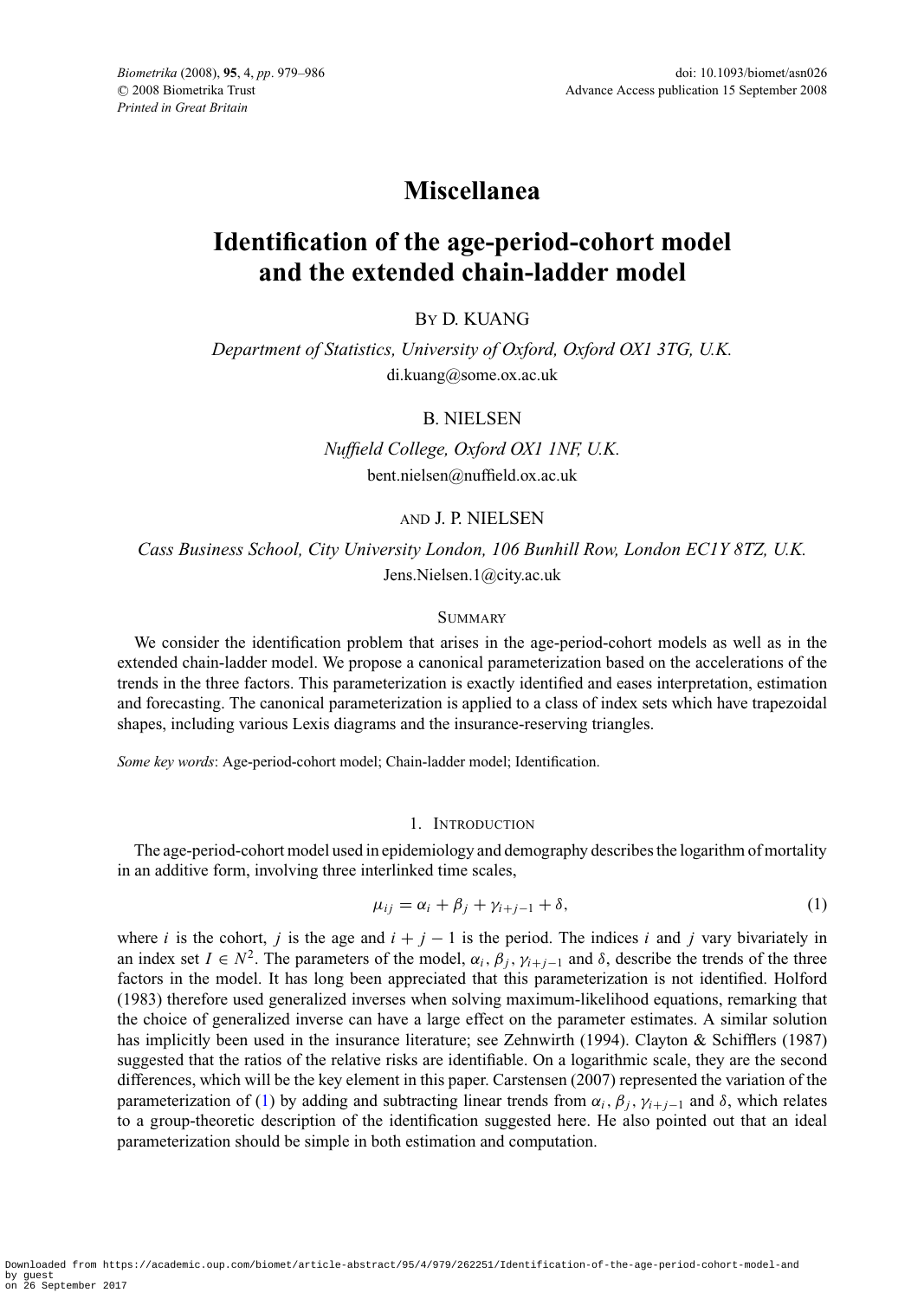In this paper, we revisit the identification problem. We propose a canonical parameterization which includes the identifiable second differences suggested by Clayton & Schifflers (1987), and prove that it has a one-to-one correspondence with  $\mu_{ij}$ , for all  $(i, j) \in I$ . It will be shown that the interpretation of such a parameterization is straightforward, and that its design matrix can easily be deduced. Initially, we consider the simple case in which the indices *i* and *j* vary in a square. The canonical parameter  $\xi$  is then given by the second differences of  $\alpha_i$ ,  $\beta_j$  and  $\gamma_{i+j-1}$  and the three corner points  $\mu_{11}$ ,  $\mu_{21}$  and  $\mu_{12}$ . We then proceed to show that the three corner points can be replaced by three other points. Finally, this is extended to more general index sets.

As examples, we shall consider the three leading cases of the age-period-cohort model related to the Lexis diagram as discussed by Keiding (1990). In the terminology of Keiding, the first principal set of dead is data from certain cohorts that die within a given age range. This is where the indices vary in an age–cohort rectangle. The other two cases are where the indices vary in an age–cohort trapezoid. The second principal set of dead studies the deaths of certain cohorts in a given period, as in a longitudinal study. The third principal set of dead studies the death within a certain period and within a given age range, as in a repeated cross-sectional study.

We shall also consider the extended chain-ladder model used for reserving in non-life insurance. The issue in reserving is that claims relating to a given accident year may be reported many years after the accident. Thus, the available data in any given calendar year *k* are a simplex of size *k* with claims indexed by their accident year and by their reporting or development year. The accident year and the development year add up to the calendar year plus 1. This simplex is referred to as a run-off triangle. The classical chain-ladder model, discussed for instance by England & Verrall (2002), involves only two time scales relating to the accident and the development year. An extended chain-ladder model parameterized using three time scales as in [\(1\)](#page-1-0) has been introduced by Zehnwirth (1994) and Barnett & Zehnwirth (2000).

#### 2. IDENTIFICATION FOR SQUARE INDEX SETS

<span id="page-2-2"></span><span id="page-2-0"></span>Consider a simple square index set given by Definition [1.](#page-2-0) In this section, we propose a canonical parameterization for model [\(1\)](#page-1-0) for this situation.

DEFINITION 1. *The set I is a square index set if, for some*  $k \in N$ *,*  $I = \{(i, j): i, j = 1, \ldots, k\}$ *.* 

For a square index set, the parameters of  $(1)$  are

$$
\theta=(\alpha_1,\ldots,\alpha_k,\beta_1,\ldots,\beta_k,\gamma_1,\ldots,\gamma_{2k-1},\delta)\in\mathbb{R}^{4k}.
$$

Now let  $\mu = {\mu_{ij} : (i, j) \in I}$ , as given by [\(1\)](#page-1-0). The map from  $\theta$  to  $\mu$  is surjective, but not injective. As pointed out by Carstensen (2007), linear trends in  $\alpha_i$ ,  $\beta_j$  and  $\gamma_{i+j-1}$  can be added without changing the value of  $\mu_{ij}$ . This can be phrased as  $\theta$  being overparameterized.

Clayton & Schifflers (1987) worked with a multiplicative formulation of [\(1\)](#page-1-0) and suggested that ratios of ratios of the parameters would be invariant. In the linear set-up  $(1)$ , the linear trends can correspondingly be removed from  $\alpha_i$ ,  $\beta_j$  and  $\gamma_{i+j-1}$  by taking second differences, such as  $\Delta^2 \alpha_i = \alpha_i - 2\alpha_{i-1} + \alpha_{i-2}$ . To generate a canonical parameterization  $\xi$ , we rewrite [\(1\)](#page-1-0) in terms of these second differences, and three initial points. This can be done by introducing the telescopic sums  $\alpha_i = \alpha_1 + \sum_{t=2}^{i} \Delta \alpha_t$  and  $\Delta \alpha_t =$  $\Delta \alpha_2 + \sum_{s=3}^t \Delta^2 \alpha_s$ , so that

$$
\alpha_i = \alpha_1 + (i-1)\Delta\alpha_2 + \sum_{t=3}^i \sum_{s=3}^t \Delta^2\alpha_s.
$$

<span id="page-2-1"></span>Substitute this expression for  $\alpha_i$  and similar expressions for  $\beta_j$  and  $\gamma_{i+j-1}$  into [\(1\)](#page-1-0). Writing  $\Delta \alpha_2 + \Delta \gamma_2 =$  $\mu_{21} - \mu_{11}$  and  $\Delta \beta_2 + \Delta \gamma_2 = \mu_{12} - \mu_{11}$ , we obtain

$$
\mu_{ij} = \mu_{11} + (i - 1)(\mu_{21} - \mu_{11}) + (j - 1)(\mu_{12} - \mu_{11}) + a_{ij},
$$
\n(2)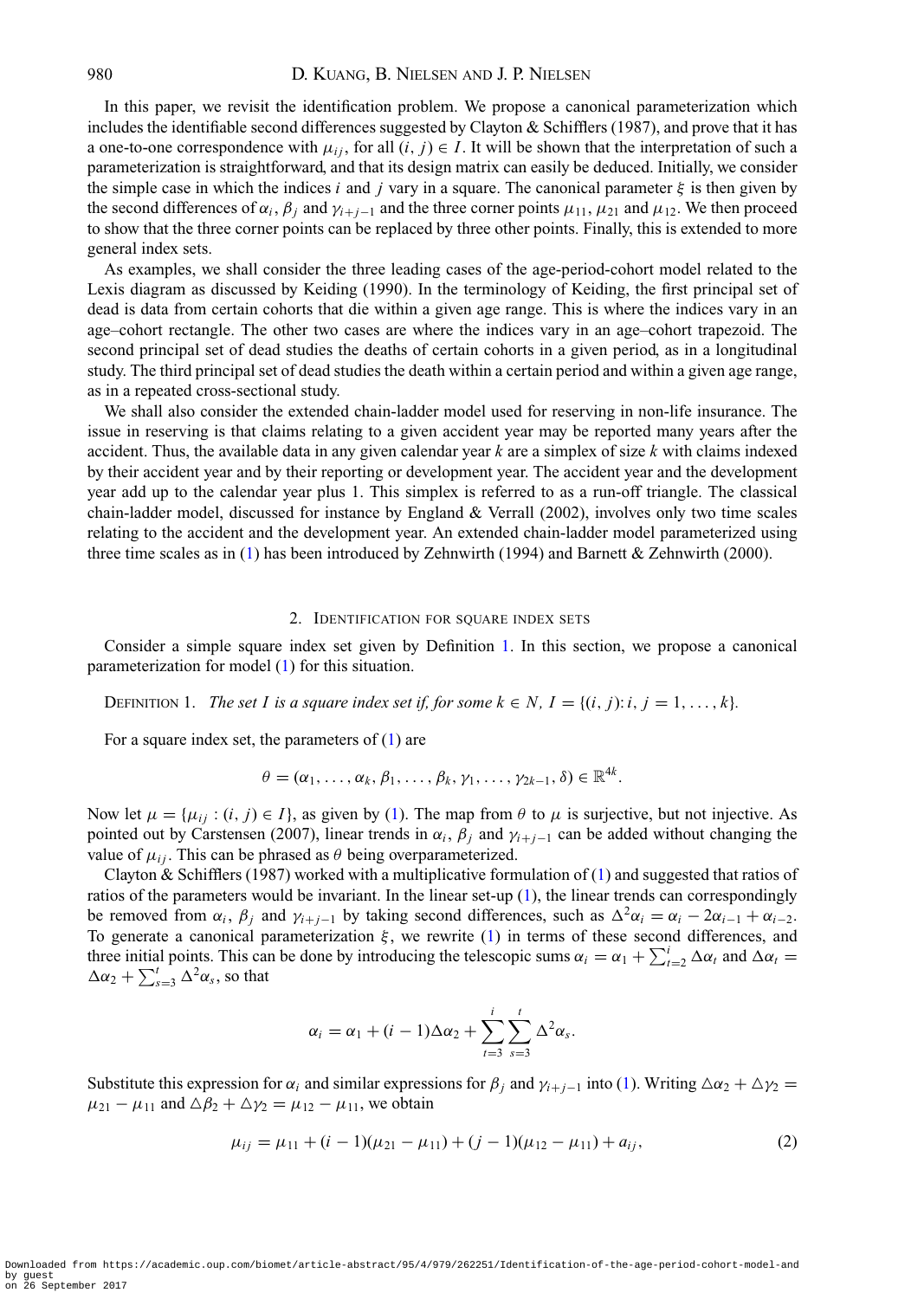for all  $i, j \in I$ , where

$$
a_{ij} = \sum_{t=3}^{i} \sum_{s=3}^{t} \Delta^2 \alpha_s + \sum_{t=3}^{j} \sum_{s=3}^{t} \Delta^2 \beta_s + \sum_{t=3}^{i+j-1} \sum_{s=3}^{t} \Delta^2 \gamma_s.
$$

The expression for  $a_{ij}$  can be simplified further by exchanging the double sums; for instance,  $\sum_{t=3}^{i} \sum_{s=3}^{t} \Delta^2 \alpha_s$  equals  $\sum_{s=3}^{i} (i - s + 1) \Delta^2 \alpha_s$ , and thus

$$
a_{ij} = \sum_{s=3}^{i} (i - s + 1) \Delta^2 \alpha_s + \sum_{s=3}^{j} (j - s + 1) \Delta^2 \beta_s + \sum_{s=3}^{i+j-1} (i + j - s) \Delta^2 \gamma_s.
$$
 (3)

<span id="page-3-3"></span>Based on formula [\(2\)](#page-2-1), we define a parameter vector  $\xi \in \mathbb{R}^{4k-4}$  as

$$
\xi = (\mu_{11}, \mu_{21}, \mu_{12}, \Delta^2 \alpha_3, \dots, \Delta^2 \alpha_k, \Delta^2 \beta_3, \dots, \Delta^2 \beta_k, \Delta^2 \gamma_3, \dots, \Delta^2 \gamma_{2k-1}).
$$
\n(4)

<span id="page-3-1"></span>Theorem [1](#page-3-0) below shows that  $\xi$  gives a unique parameterization of  $\mu$ . We therefore call it a canonical parameter.

For estimation, a design matrix for the canonical parameter  $\xi$  can be deduced from [\(2\)](#page-2-1). In the case of a square index set, *I*, of dimension  $k = 3$ , the design matrix is given by

$$
\begin{pmatrix}\n\mu_{11} \\
\mu_{12} \\
\mu_{21} \\
\mu_{22} \\
\mu_{31} \\
\mu_{31} \\
\mu_{32} \\
\mu_{33}\n\end{pmatrix} = \begin{pmatrix}\n1 & 0 & 0 & 0 & 0 & 0 & 0 & 0 \\
1 & 0 & 1 & 0 & 0 & 0 & 0 & 0 \\
1 & 1 & 1 & 0 & 0 & 0 & 0 & 0 \\
1 & 1 & 1 & 0 & 0 & 1 & 0 & 0 \\
1 & 0 & 2 & 0 & 1 & 1 & 0 & 0 \\
1 & 2 & 0 & 1 & 0 & 1 & 0 & 0 \\
1 & 1 & 2 & 0 & 1 & 2 & 1 & 0 \\
1 & 2 & 1 & 1 & 0 & 2 & 1 & 0 \\
1 & 2 & 2 & 1 & 1 & 3 & 2 & 1\n\end{pmatrix} \begin{pmatrix}\n\mu_{11} \\
\mu_{21} - \mu_{11} \\
\mu_{12} - \mu_{11} \\
\Delta^2 \mu_3 \\
\Delta^2 \nu_4 \\
\Delta^2 \nu_5\n\end{pmatrix}
$$

<span id="page-3-0"></span>Theorem [1](#page-3-0) shows that  $\xi$  is unique in general. The uniqueness of  $\xi$  implies that the design matrix has full column rank; this can be checked by inspection when  $k = 3$ . The proof is provided in the Appendix.

THEOREM 1. Let  $\mu = {\mu_{ij}: (i, j) \in I}$ , where I is a square index set, and  $\mu_{ij}$  satisfies [\(1\)](#page-1-0). The param*eterization* ξ *given by* [\(4\)](#page-3-1) *satisfies that*

- (i) ξ *is a function of* θ*, and*
- (ii)  $\mu$  *is a function of*  $\xi$ *, because of* [\(2\)](#page-2-1)*.*

*The parameterization of*  $\mu$  *by*  $\xi$  *is exactly identified in that*  $\xi^{\dagger} \neq \xi^{\ddagger}$  *implies*  $\mu(\xi^{\dagger}) \neq \mu(\xi^{\ddagger})$ *.* 

The result could also be cast in terms of group-theoretic arguments. As in Carstensen (2007), we define the group *g* by

$$
g: \begin{pmatrix} \alpha_i \\ \beta_j \\ \gamma_{i+j-1} \\ \delta \end{pmatrix} \mapsto \begin{cases} \alpha_i + a + (i-1)d \\ \beta_j + b + (j-1)d \\ \gamma_{i+j-1} + c - (i+j-2)d \\ \delta - a - b - c \end{cases},
$$
 (5)

.

<span id="page-3-2"></span>where *a*, *b*, *c* and *d* are arbitrary constants. The parameter  $\mu$  is a function of  $\theta$ , which is invariant to *g*; that is,  $\mu(\theta) = \mu{g(\theta)}$ . Based on invariance arguments such as those in Cox & Hinkley (1974, § 5.3), Theorem [1](#page-3-0) shows that  $\xi$  is a maximal invariant function of  $\theta$  under *g*.

The assigned parameter  $\theta$  can be constructed from  $\xi$  using [\(5\)](#page-3-2). For instance, if we choose  $\alpha_1 = \beta_1 = \alpha_1$  $\gamma_1 = \gamma_2 = 0$ , then  $\theta$  can be computed from  $\xi$  as

$$
\alpha_i = (i-1)(\mu_{21} - \mu_{11}) + \sum_{t=3}^i \sum_{s=3}^t \Delta^2 \alpha_s,
$$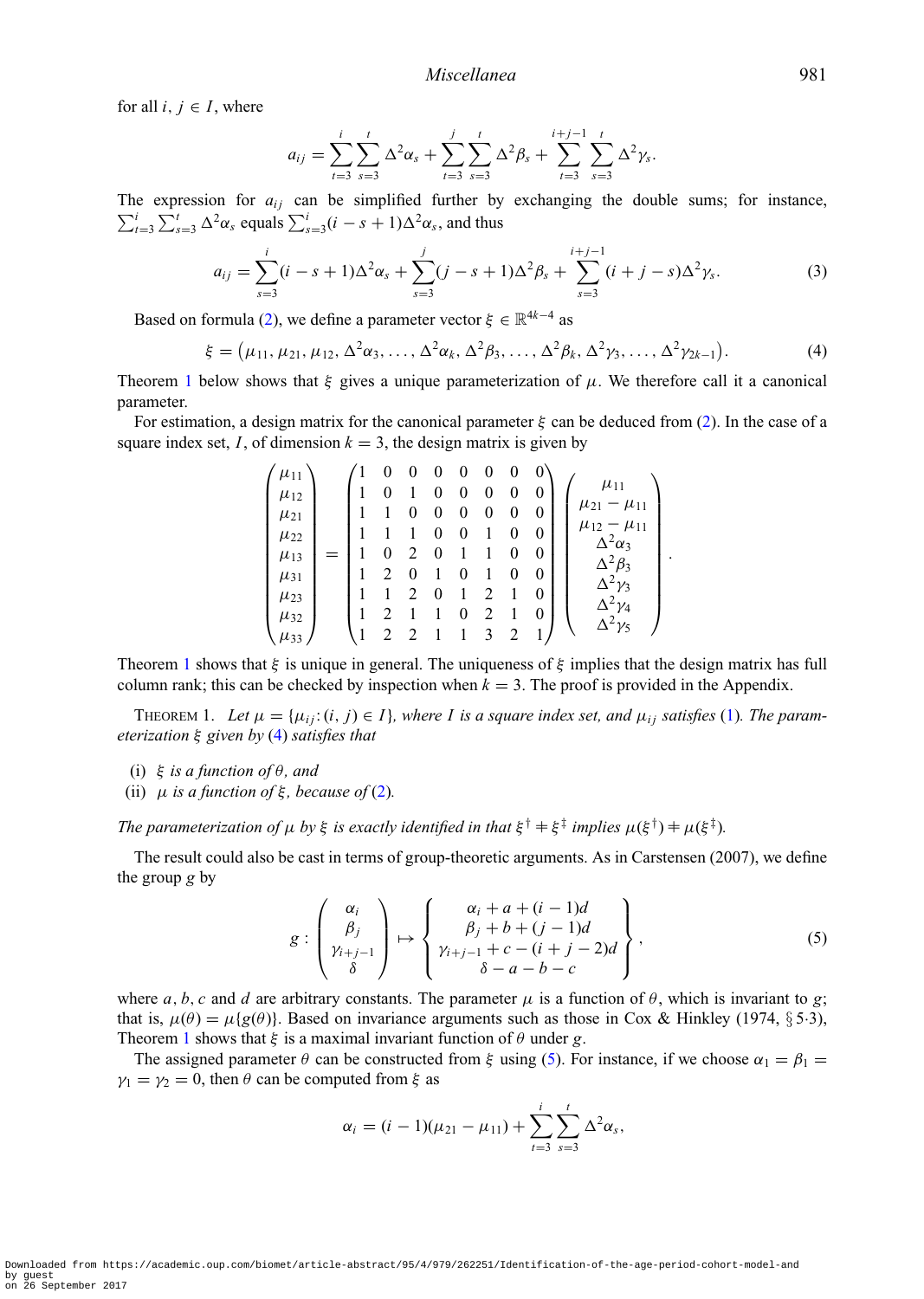$$
\beta_j = (j - 1)(\mu_{12} - \mu_{11}) + \sum_{t=3}^j \sum_{s=3}^t \Delta^2 \beta_s,
$$
  

$$
\gamma_{i+j-1} = \sum_{t=3}^{i+j-1} \sum_{s=3}^t \Delta^2 \gamma_s,
$$
  

$$
\delta = \mu_{11}.
$$

Formula [\(2\)](#page-2-1) shows that these components add up to  $\mu_{ij}$ . If other values for  $\alpha_1$ ,  $\beta_1$ ,  $\gamma_1$  and  $\gamma_2$  are desired, corresponding linear trends can be added as set out in [\(5\)](#page-3-2) by choosing appropriate values of levels *a*, *b* and *c* and slope *d*.

Since we can choose *a*, *b*, *c* and *d* arbitrarily, interpretation of the original parameters  $\alpha_i$ ,  $\beta_j$  and  $\gamma_{i+j-1}$ is difficult. The visual impression of the parameters  $\alpha_i$ ,  $\beta_j$  and  $\gamma_{i+j-1}$  will depend on the choice of *a*, *b*, *c* and *d*. For instance, if we vary *d*, a plot of the  $\alpha_i$ -parameters can appear to be increasing or decreasing. Correspondingly the level, and hence the sign, of the first differences  $\Delta \alpha_i$  is arbitrary. However, the second differences  $\Delta^2 \alpha_i$ ,  $\Delta^2 \beta_j$  and  $\Delta^2 \gamma_{i+j-1}$  do have a unique interpretation. The interpretation of such second differences, or accelerations, is standard in time-series analysis. Likewise, any forecasting can be done more safely on the second differences rather than the levels. In applications, it would therefore be helpful to make graphs of the second differences.

In some applications the components  $\alpha_i$ ,  $\beta_j$ ,  $\gamma_{i+j-1}$  and  $\delta$  themselves are unimportant, whereas the original parameters  $\mu_{ij}$  are of main interest. Plots of the parameters  $\mu_{ij}$  will be meaningful as  $\mu_{ij}$  is a function of ξ via [\(2\)](#page-2-1) and [\(3\)](#page-3-3), and it is therefore identified. An example is when the objective of interest is to forecast how many children there will be in different grades in the school system in the year 2010. In that case, let *i* be cohort and *j* be age, and plot  $\mu_{ij}$  as a function of either age or cohort such that the period is  $i + j - 1 = 2010$ . Other examples could be how mortality of people of age 80 varies with either the period or the cohort, or how mortality of people born in 1930 varies with either period or age. Similarly, in insurance the intrinsic issue is to predict outstanding claims relating to a given accident year rather than to forecast the calendar parameters  $\gamma_k$ , say.

#### 3. THE ROLE OF INITIAL POINTS

<span id="page-4-2"></span>The choice of canonical parameterization is not unique. Any bijective mapping of  $\xi$  would also identify  $\mu$  exactly. In particular, the three initial points in  $\xi$  given by [\(4\)](#page-3-1) can be replaced by another set of three points without changing the content of Theorem [1.](#page-3-0)

The argument for changing the initial points is based on a manipulation of equation [\(2\)](#page-2-1). It is convenient to introduce the matrix notation

$$
Y = \begin{pmatrix} \mu_{i_1j_1} \\ \mu_{i_2j_2} \\ \mu_{i_3j_3} \end{pmatrix}, \quad X = \begin{pmatrix} \mu_{11} \\ \mu_{21} - \mu_{11} \\ \mu_{12} - \mu_{11} \end{pmatrix}, \quad A = \begin{pmatrix} a_{i_1j_1} \\ a_{i_2j_2} \\ a_{i_3j_3} \end{pmatrix}, \quad B = \begin{pmatrix} b_{i_1j_1} \\ b_{i_2j_2} \\ b_{i_3j_3} \end{pmatrix},
$$

with  $a_{ij}$  as in formula [\(3\)](#page-3-3) and  $b_{ij} = (1, i - 1, j - 1)$ . With this notation, it holds from [\(2\)](#page-2-1) that

<span id="page-4-1"></span>
$$
Y = BX + A,\tag{6}
$$

which can be solved for *X* when *B* is invertible. We find that *B* is invertible when  $det(B) = i_2 j_3 - i_3 j_2 + j_3 j_3$  $i_3 j_1 - i_1 j_3 + i_1 j_2 - i_2 j_1$  is different from zero. As a consequence, *X* can be replaced by *Y*, which gives a new canonical parameter,

$$
\xi = (\mu_{i_1j_1}, \mu_{i_2j_2}, \mu_{i_3j_3}, \Delta^2 \alpha_3, \dots, \Delta^2 \alpha_k, \Delta^2 \beta_3, \dots, \Delta^2 \beta_k, \Delta^2 \gamma_3, \dots, \Delta^2 \gamma_{2k-1}).
$$
 (7)

<span id="page-4-0"></span>The following corollary to Theorem [1](#page-3-0) holds.

COROLLARY 1. *Suppose*  $\mu_{ij}$  *satisfies* [\(1\)](#page-1-0) *on a square index set I and consider the parameter*  $\xi$  *given by* [\(7\)](#page-4-0)*. If the matrix B is invertible, then the conclusions of Theorem* [1](#page-3-0) *remain true.*

by guest on 26 September 2017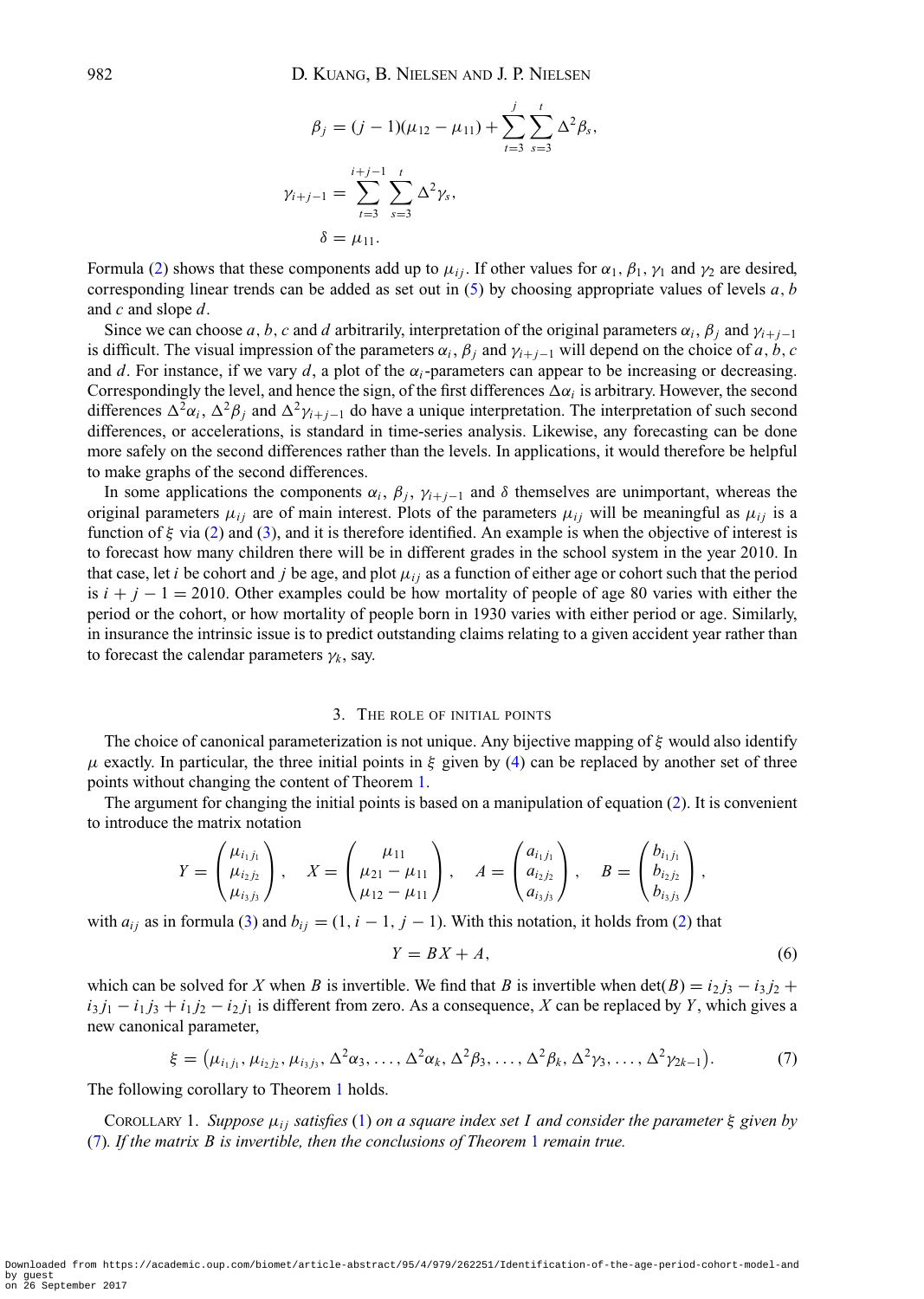#### *Miscellanea* 983

A design matrix can be constructed from  $\xi$  as given by [\(7\)](#page-4-0). This is done by combining [\(6\)](#page-4-1) and [\(2\)](#page-2-1). This shows that, for all  $(i, j) \in I$ , it holds that

$$
\mu_{ij} = b_{ij}X + a_{ij} = b_{ij}B^{-1}Y + (a_{ij} - b_{ij}B^{-1}A),
$$
\n(8)

which is a linear function of  $\xi$  as defined in [\(7\)](#page-4-0). The inverse of the matrix *B* is given by

<span id="page-5-2"></span>
$$
B^{-1} = \frac{1}{\det(B)} \begin{pmatrix} \{(i_2 - 1)(j_3 - j_2) & \{(i_1 - 1)(j_1 - j_3) & \{(i_1 - 1)(j_2 - j_1) \} \\ -(i_3 - i_2)(j_2 - 1) \} & -(i_1 - i_3)(j_1 - 1) \} & -(i_2 - i_1)(j_1 - 1) \} \\ j_2 - j_3 & j_3 - j_1 & j_1 - j_2 \\ i_3 - i_2 & i_1 - i_3 & i_2 - i_1 \end{pmatrix}.
$$

#### 4. IDENTIFICATION FOR GENERAL INDEX SETS

In many situations, the parameterization [\(1\)](#page-1-0) has an index set which is not a square as considered in  $\S 2$ . For instance, *I* can be a parallelogram in a Lexis diagram, or a simplex in an insurance run-off triangle. More generally, *I* could be any irregular shape, with one or more missing points. It is therefore useful to construct a canonical parameterization for [\(1\)](#page-1-0) with a non-square index set.

A convenient generalization of the square index sets is index sets of rectangular shapes, where the period  $i + j - 1$  can be constrained to a certain interval. We will call such index sets generalized trapezoids and give a precise definition below. With such index sets it is immediately clear how to define a canonical parameterization from knowing the dimensions of the generalized trapezoid. The generalized trapezoid covers the most important situations encountered in practice, namely the three types of Lexis diagram and the insurance run-off triangle.

DEFINITION 2. *The index set I is a generalized trapezoid if, for some l,*  $k, m \in N$ *,*  $h \in N_0$ *, and*  $h +$  $m \leq l + k - 1$ *, then* 

$$
I = \{(i, j): i = 1, \dots, k, j = 1, \dots, l, i + j - 1 = h + 1, \dots, h + m\}.
$$

In the following, we illustrate with diagrams some applications of the general trapezoid. Figure  $1(a)$  $1(a)$ –(c) shows examples of the three types of Lexis diagram discussed by Keiding (1990). The first principal set of dead gives a rectangular index set, whereas the second and third principal sets of dead are trapezoids. Figure [1\(](#page-6-0)d) gives an example of an insurance run-off triangle as discussed by Zehnwirth (1994) and Barnett & Zehnwirth (2000).

For every generalized trapezoid *I*, we define the canonical parameter ξ from the dimensions *l*, *k*, *m* and *h* by restricting the three time scales; that is,

$$
\xi = (\mu_{i_1,j_1}, \mu_{i_2,j_2}, \mu_{i_3,j_3}, \Delta^2 \alpha_3, \ldots, \Delta^2 \alpha_k, \Delta^2 \beta_3, \ldots, \Delta^2 \beta_l, \Delta^2 \gamma_{h+3}, \ldots, \Delta^2 \gamma_{h+m}),
$$
\n(9)

<span id="page-5-1"></span><span id="page-5-0"></span>where  $(i_1, j_1), (i_2, j_2), (i_3, j_3) \in I$  $(i_1, j_1), (i_2, j_2), (i_3, j_3) \in I$  $(i_1, j_1), (i_2, j_2), (i_3, j_3) \in I$  and satisfy  $\det(B) \neq 0$ . The following corollary to Theorem 1 then holds.

COROLLARY 2. Suppose  $\mu_{ij}$  satisfies [\(1\)](#page-1-0) on a generalized trapezoid index set I and consider the *parameter* ξ *given by* [\(9\)](#page-5-0)*. If the matrix B is invertible, then Theorem* [1](#page-3-0) *remains true.*

Corollary [2](#page-5-1) is proved by analyzing formula [\(8\)](#page-5-2) and showing that the terms  $\Delta^2 \gamma_3, \ldots, \Delta^2 \gamma_{h+2}$  are not needed. To see this, we isolate the  $\Delta^2 \gamma$  terms in  $a_{ij}$  of [\(8\)](#page-5-2), that is  $\sum_{s=3}^{i+j-1} (i+j-s) \Delta^2 \gamma_s = \sum_{s=3}^{i+j} (i+j-s) \Delta^2 \gamma_s$  $j - s$ ) $\Delta^2 \gamma_s$ . It is then seen that  $\Delta^2 \gamma_s$  with index  $s < h + 3$  is weighted by

$$
w_s = (i + j - s) - b_{ij}B^{-1}(i_1 + j_1 - s, i_2 + j_2 - s, i_3 + j_3 - s)'.
$$

The last vector can easily be written in terms of the matrix *B*, giving

$$
w_s = (i + j - s) - (1, i - 1, j - 1)B^{-1}B(2 - s, 1, 1)' = 0.
$$

A design matrix can be constructed from  $\xi$  as given by [\(9\)](#page-5-0). As in §[3,](#page-4-2) this is done directly from formula [\(8\)](#page-5-2). The design matrix has a number of zero elements; for instance, we can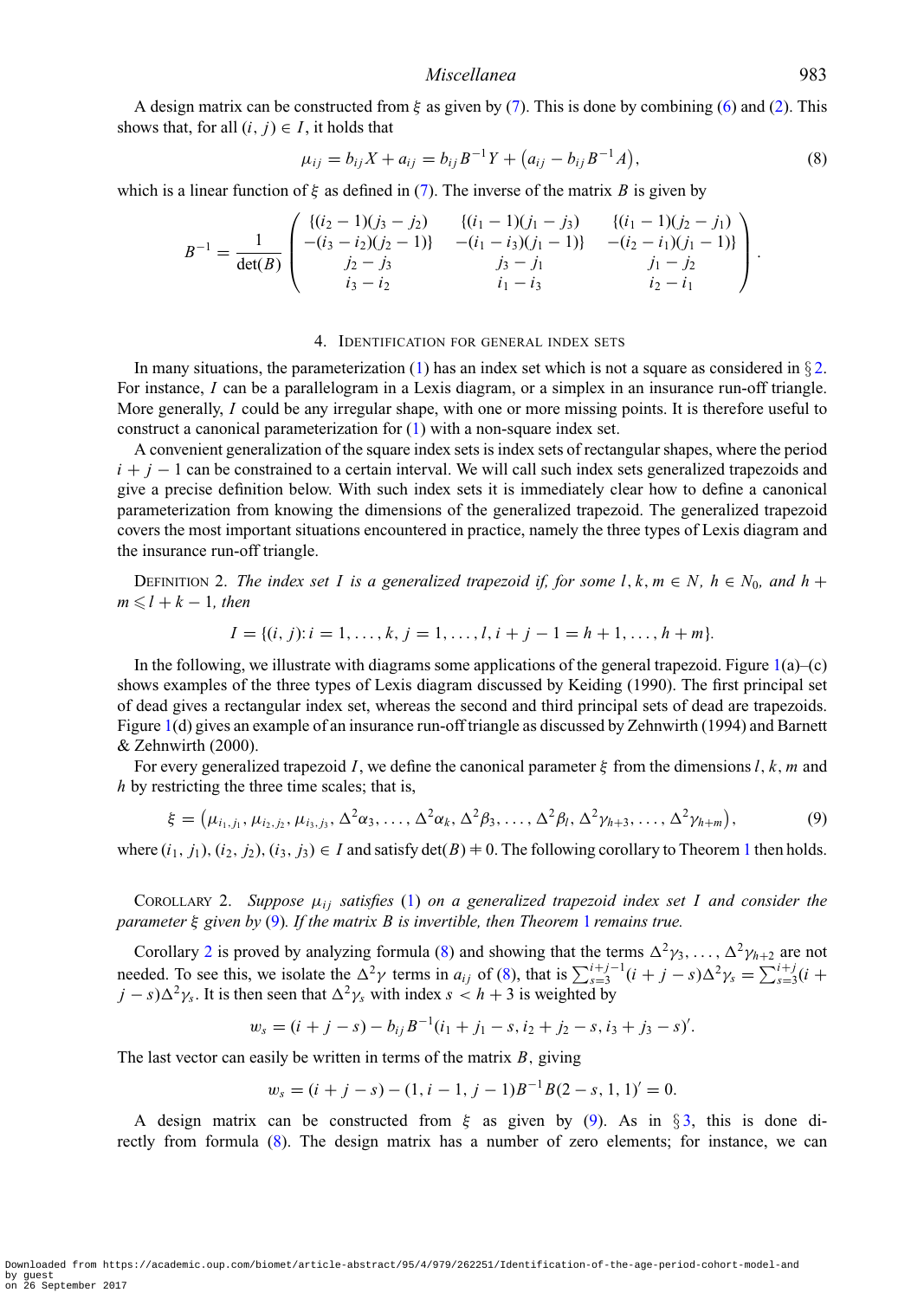

<span id="page-6-0"></span>Fig. 1. Panels (a)–(c) show Lexis diagrams for first, second and third, respectively, principal sets of dead. Panel (d) shows an insurance run-off triangle.

show that  $\Delta^2 \gamma_{h+3}, \ldots, \Delta^2 \gamma_{h+p}$ , with  $p \geq 3$ , has weight zero if  $i_1 + j_1 - 1, i_2 + j_2 - 1, i_3 + j_3 - 1$ and also  $i + j - 1$  are all larger than  $h + p$ , following a procedure similar to the proof of Corollary [2.](#page-5-1)

Corollary [2](#page-5-1) gives a sufficient condition only for the type of index set in which  $\xi$  in [\(9\)](#page-5-0) is a canonical parameterization. Figure [2\(](#page-7-0)a) shows an example of an index set which is not a generalized trapezoid. Figure [2\(](#page-7-0)b) shows an extended index set which is a generalized trapezoid. Corollary [2](#page-5-1) gives a canonical parameter  $\xi$  for the latter set. This parameter  $\xi$  is also a canonical parameter for the original set. To see this, we decompose  $\xi$  into elements  $\xi_6$  say, related to the 3 × 3 simplex and the second differences  $\Delta^2 \beta_4$ ,  $\Delta^2 \gamma_4$  and  $\Delta^2 \gamma_5$ . It turns out that there is a bijective mapping from those three elements to  $\mu_{14}$ ,  $\mu_{24}$  and  $\mu_{33}$ , which can be formulated as

$$
\begin{pmatrix} \mu_{14} \\ \mu_{24} \\ \mu_{33} \end{pmatrix} = \begin{pmatrix} 1 & 1 & 0 \\ 1 & 2 & 1 \\ 0 & 2 & 1 \end{pmatrix} \begin{pmatrix} \Delta^2 \beta_4 \\ \Delta^2 \gamma_4 \\ \Delta^2 \gamma_5 \end{pmatrix} + f(\xi_6),
$$

where  $f(\cdot)$  contains some functions of  $\xi_6$ . The design matrix here has rank three. However, if any one of the three points  $\mu_{14}$ ,  $\mu_{24}$  and  $\mu_{33}$  is missing,  $\xi$  would be overparameterized.

In Fig. [2\(](#page-7-0)c), a canonical parameter for a general index set was found by extending the set to a generalized trapezoid. However, this strategy will not work in general, as shown by Figs.  $2(c)$  $2(c)$  and (d). In Fig.  $2(c)$ , the index set has four points. By adding the point  $\mu_{22}$ , we obtain a generalized trapezoid with canonical parameter  $\xi$  of dimension five, which overparameterizes the original set. In the second, the same occurs when  $\mu_{21}$  is added.

#### 5. DISCUSSION

While the canonical parameter is indeed unique, its interpretations are in terms of accelerations, which can be somewhat complicated to communicate. The level parameters  $\alpha_i$ ,  $\beta_j$  and  $\gamma_{i+j-1}$  are not unique, and their plots can be visually misleading as they evolve around arbitrarily chosen linear trends. In some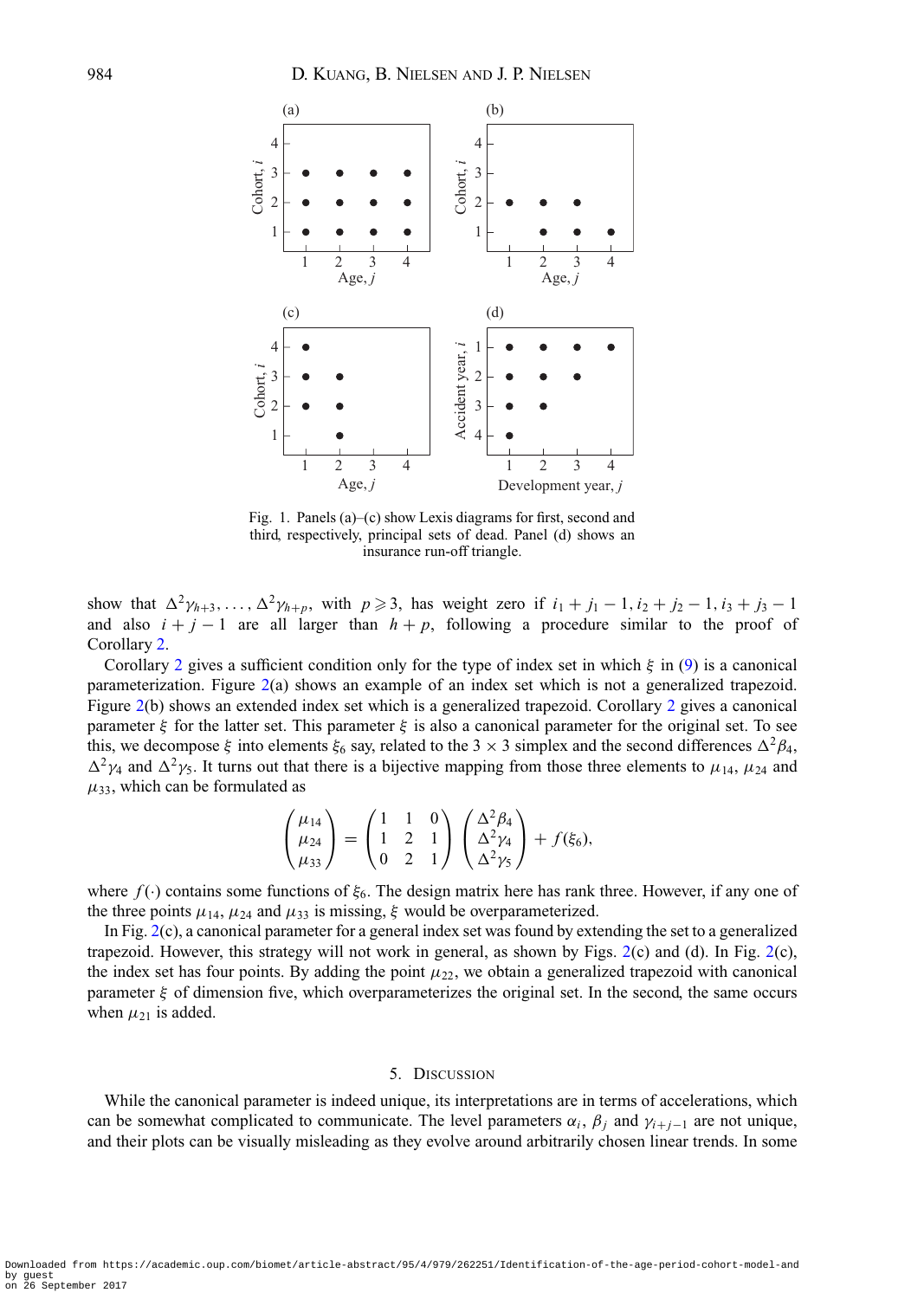

<span id="page-7-0"></span>Fig. 2. Panel (a) shows an index set which is not a generalized trapezoid. This set is extended to a generalized trapezoid in panel (b). The sets in panels (a) and (b) have the same canonical parameter. Panels (c) and (d) show examples of sets which are not generalized trapezoids and for which the associated generalized trapezoid has a canonical parameter of larger dimension than the set itself.

applications, one could instead communicate plots of the original parameter  $\mu_{ij}$  for a fixed value of *i*, *j* or  $i + j - 1$ .

Another sufficient condition for the permissible index sets can be based on a recursive argument. First, find a set  $I_k \subset I$ , which is a generalized trapezoid with canonical parameter  $\xi_k$ . Then add a point  $(i, j) \in$ *I* \ *I<sub>k</sub>* to *I<sub>k</sub>* if it introduces at most one double difference that is not in  $\xi_k$ . Thus,  $I_{k+1} = \{I_k \bigcup (i, j)\} \subseteq I$ is exactly identified by  $\xi_{k+1}$ . Figure [2\(](#page-7-0)a) shows a set that cannot be obtained by this one-step recursive scheme, but by adding three points,  $(1, 4)$ ,  $(2, 4)$  and  $(3, 3)$ , to the identifiable  $3 \times 3$  simplex.

#### ACKNOWLEDGEMENT

The graphs were drawn in R (R Development Core Team, 2006). The second author received a grant from the U.K. Economic and Social Research Council.

#### **APPENDIX**

#### *Proof of Theorem* [1](#page-3-0)

Theorem [1](#page-3-0) is proven by induction using formula [\(2\)](#page-2-1).

As a preliminary step, consider the first two diagonals, i.e. the initial three elements. If one of  $\mu_{11}^T \neq \mu_{11}^T$ ,  $\mu_{12}^{\mathsf{T}} + \mu_{12}^{\mathsf{T}}$  or  $\mu_{21}^{\mathsf{T}} + \mu_{21}^{\mathsf{T}}$  holds, then the statement is true.

Then, to initialize the argument, consider the third diagonal. If  $\mu_{11}^{\dagger} = \mu_{11}^{\dagger}, \mu_{12}^{\dagger} = \mu_{12}^{\dagger}$  and  $\mu_{21}^{\dagger} = \mu_{21}^{\dagger}$ , but  $\Delta^2 \gamma_3^{\dagger} + \Delta^2 \gamma_3^{\dagger}$ , then  $\mu_{22}^{\dagger} + \mu_{22}^{\dagger}$  by formula [\(2\)](#page-2-1). If  $\mu_{11}^{\dagger} = \mu_{11}^{\dagger}, \mu_{21}^{\dagger} = \mu_{21}^{\dagger}, \mu_{12}^{\dagger} = \mu_{12}^{\dagger}$  and  $\Delta^2 \gamma_3^{\dagger} = \Delta^2 \gamma_3^{\dagger}$ , but  $\Delta^2 \beta_3^{\dagger} + \Delta^2 \beta_3^{\dagger}$  or  $\Delta^2 \alpha_3^{\dagger} + \Delta^2 \alpha_3^{\dagger}$ , then  $\mu_{1,3}^{\dagger} + \mu_{1,3}^{\dagger}$  or  $\mu_{3,1}^{\dagger} + \mu_{3,1}^{\dagger}$  by formula [\(2\)](#page-2-1).